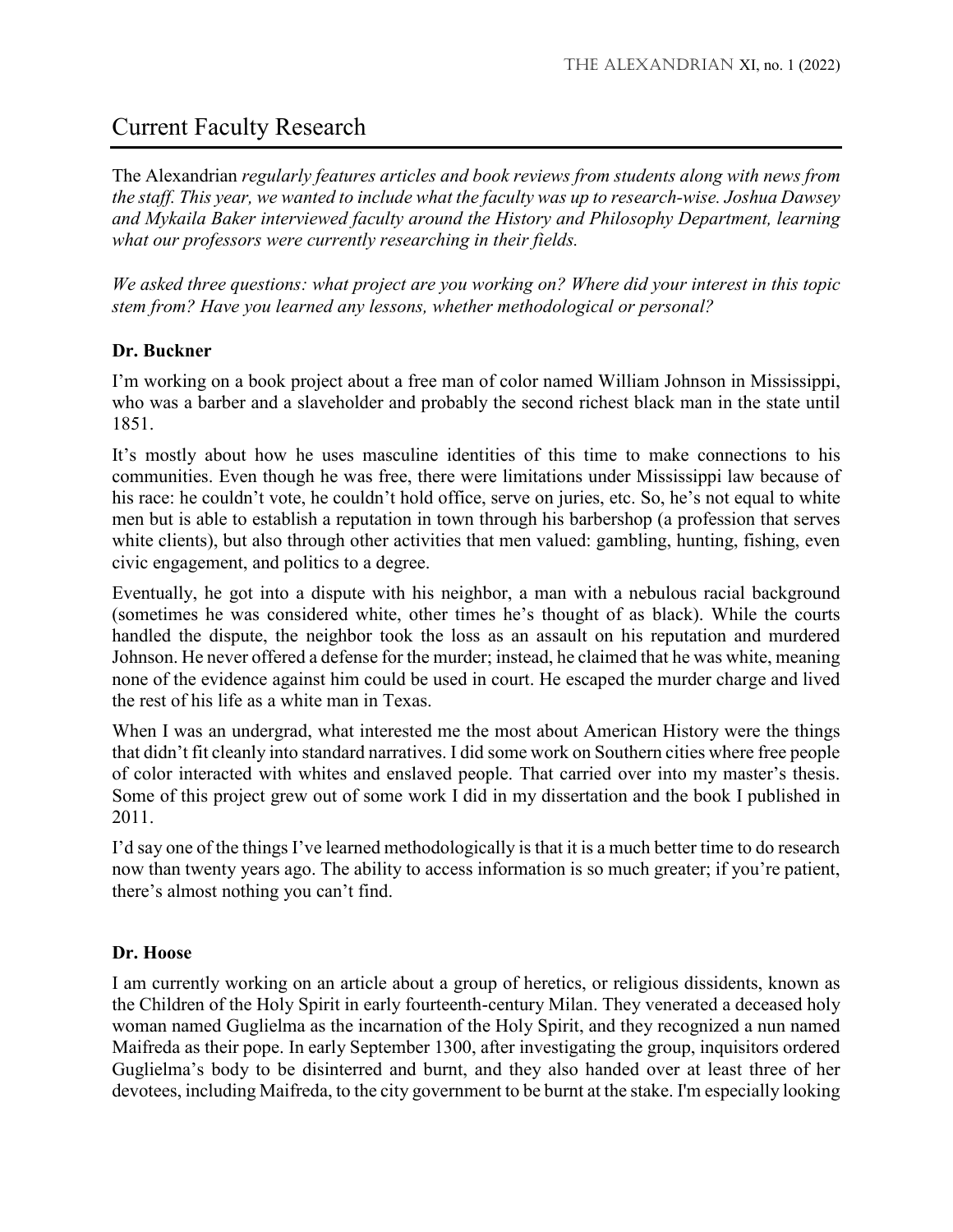at the role that gender and social class played among the devotees. The Children of the Holy Spirit appeared to have reversed gender roles by worshipping the Divine Feminine and privileging a woman as their leader. At the same time, the intersection of social class with gender makes this role reversal more complicated. Maifreda was from a prominent noble family, while the devotees believed that Guglielma was a Bohemian or Czech princess, and other leading devotees were also women and even men of high social rank.

I wrote my dissertation on a topic related to heresy, orthodoxy, and sainthood in the Middle Ages, and I have published a few articles related to these topics. I became interested in the Children of the Holy Spirit as I explored the parallels between defining heresy and sainthood in the medieval period. When the medieval church examined a potential candidate for sainthood, they used methodological tools like those that inquisitors used to identify heretics. Though the inquisitors concluded that Guglielma was a heretic after her death, there were those, including monks in a monastery near Milan, who had venerated her as a Catholic saint.

My research into this topic has shaped the way I teach. Before I started this project, I didn't really focus that much on gender roles or the history of women or femininity or masculinity. But now, in my Western Civilization classes and my upper-division classes, I focus much more on issues related to gender and social class rather than only on political, religious, and intellectual developments.

## **Dr. Carlson**

I actually just finished a project, an edited volume of the proceedings of the Provisional Congress of the Confederate States of America. The book should be published within a year. There was an organization called the Southern Historical Society that began in 1866. It was organized by Confederate veterans for the purpose of controlling the narrative about the Civil War and the South's role in the war. They wanted to create an alternative version of Civil War history that made the South look better. That initiative lost momentum by the turn of the 20th century when real historians took leadership of the organization. Their first project was to go through period newspapers and transcribe any congressional minutes they could find. The actual congressional minutes were bare-bones; the newspapers gave much more detail. They transcribed all the minutes from 1862 through the end of the war, but they did not do the first year. This was because they looked at the newspapers in Virginia, where the capital was for most of the war. They completely skipped the year [1861] when the capital was Montgomery, so I went through newspapers from Montgomery, New Orleans, a couple from Georgia, Virginia, and the Carolinas, and gathered all the recordings of what happened during the first year of the Confederacy.

Truth? COVID. Looking for something to stay busy. I had used the previously published records before. In Civil War history, the top two main primary Civil War materials used are *The War of the Rebellion* [Confederate and Union military and governmental records collected by the US War Department after the end of the Civil War] and the *Southern Historical Society Papers*, which I described earlier. I was curious as to why the congressional minutes started in 1862 when the war started in 1861. So I did some digging and found that there were records available [just never published].

I gained a greater appreciation for what the Provisional Congress was doing during that first year. It was a government in its opening stages, not only trying to create a new country but having to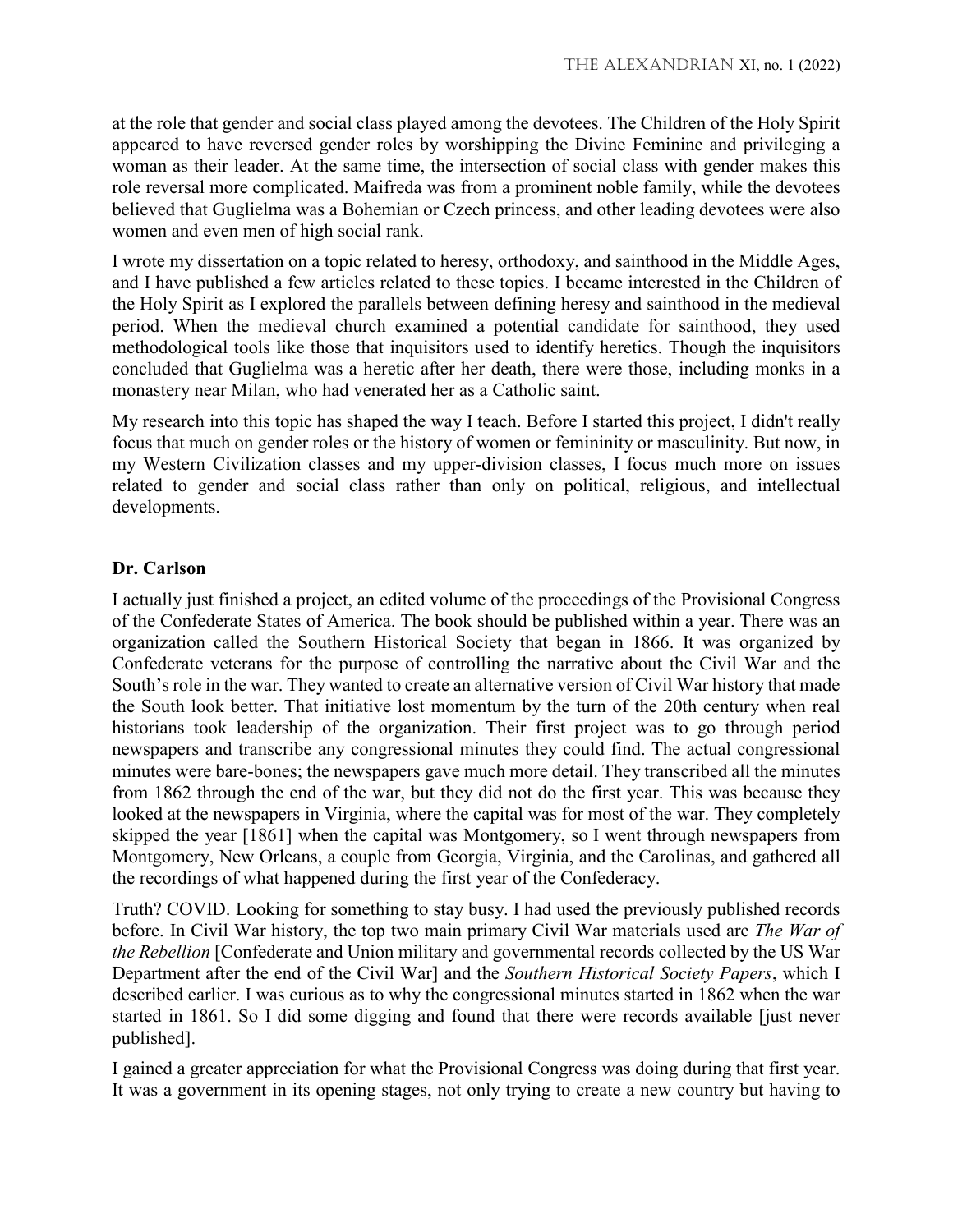address the concern of citizens who last week looked to Washington D.C. for certain things. Now they're asking these citizens to refocus their loyalties to a new government. Examples such as patents and legal protections were interrupted by this shift. I also looked at how citizens engaged in the process of creating this new country and establishing their nationhood. It was something not just happening in Montgomery or Richmond, but people everywhere on the ground were involved.

## **Dr. Valentine**

In general, all of the research I do is largely historical regarding one subset of Tibetan Buddhism called the Northern Treasure Tradition. It was founded in the 14th century and continues to the present, but its peak was in the 17th century. When a great many Buddhists fled Tibet during the 1950s and 1960s and reestablished their religious organizations in India, Nepal, and the West, my focus group was not on its upswing, so it has not been researched much until recently. I work with a research group that is partially funded by the French government and studies various aspects of the Northern Treasure Tradition. I am, in particular, currently focused on the biography of the founder, named Rigzin Godem (14th c.). While it is on the rise to study this particular group, there is no English translation of his biography. Imagine the difficulty of trying to study the history of Protestantism, for example, without a biography of Martin Luther. I am translating the  $15<sup>th</sup>$  century biography from Tibetan to English, but including footnotes, annotations, etc. from a range of Tibetan sources that were written between the 14th and 21st centuries.

I am also working on a second project, an autobiographical travel memoir of Pema Trinle (17th c.). He breaks away from his regular life and travels for approximately four or five months to go back to central Tibet in 1690. Pema Trinle was a "reincarnated lama," which means that his successive reincarnations have acted as the patriarchs of the Northern Treasure Tradition. His journey was in part motivated by his desire to return to the homeland of his most significant preincarnation, who happens to be Rigzin Godem, i.e., the individual whose biography I discuss above.

My academic direction came from taking a world religion class as an undergraduate. Growing up in a largely secular family but in a Catholic community, I always had the feeling that there was much more information out there regarding religion, the nature of reality, the meaning of life, etc. than what I got from my life experiences. I felt immediately intrigued and impressed by Buddhism in general, but was specifically drawn to Tibetan Buddhism because of the institutionalized elements of Tantric Buddhism that are not found anywhere else in the world.

Methodically, all the time I am finetuning how I find secondary sources. I am creating my own personal database and using this software called Docfinder which essentially treats your computer how Google treats the internet, helping you find information from your sources instantly.

At this stage of my career, I am also focusing on creating long-lasting research groups with broad research agendas and supporting these groups through grant writing. I have been pushed in this direction by the realization that the amount of work that needs to be done, even just with regards to my small focus group, is more than any individual or small group of scholars can accomplish in a single lifetime. Thus, I seek to establish an organization that can continue the work far into the future.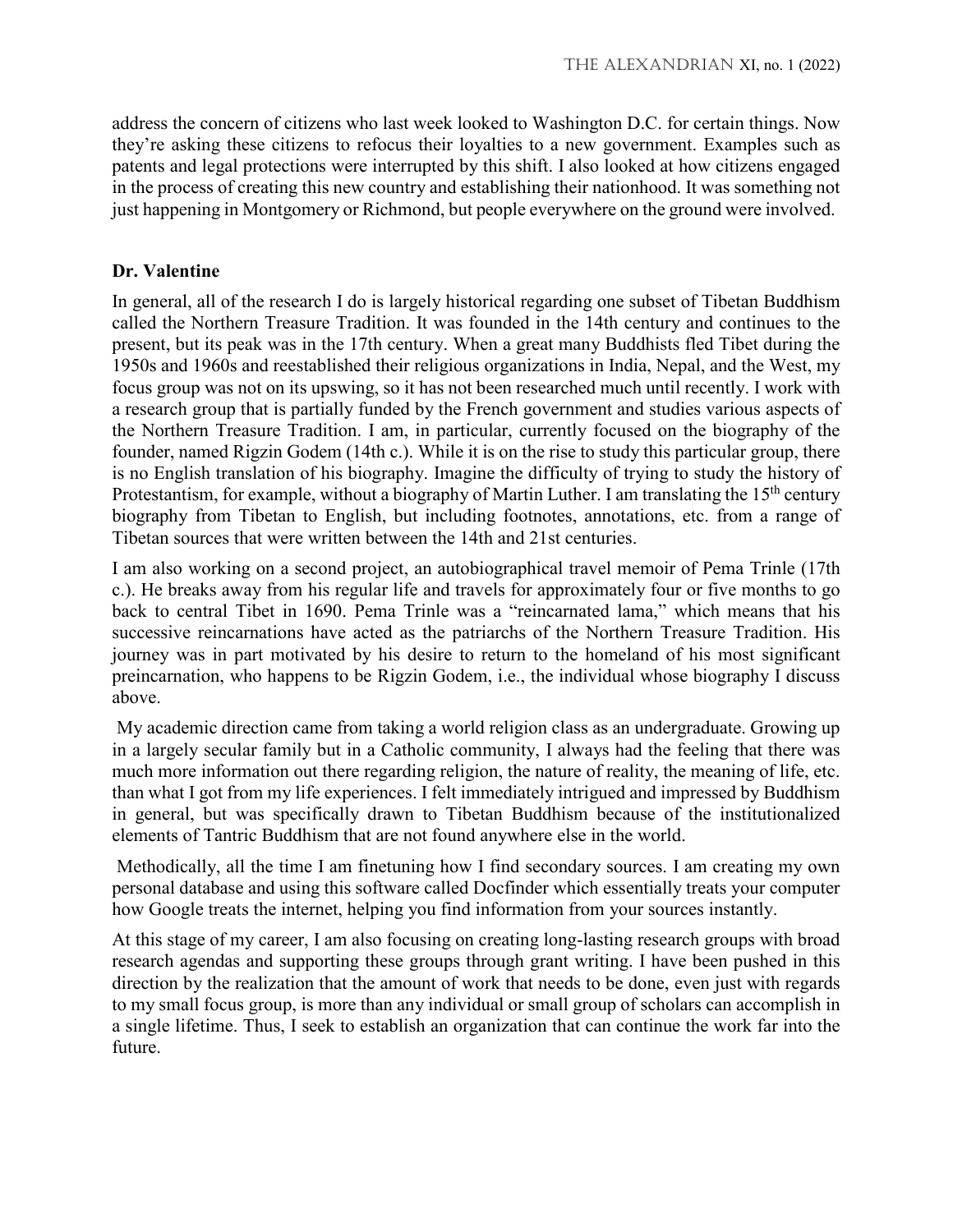# **Dr. Lim**

My main research focus is on the philosophy of human nature called personal identity and its related issues in ethics and religion. I am trying to answer the question: what is human nature and what are we made of? Another question I want to answer is how are we existing over time? Is it because you have the same soul or the same psychological function or biological continuity? Or are you really the same person over time?

I am also applying the philosophy of human nature to issues in ethics and religion. Personal identity is closely related to ethical issues. For example, your view of personhood can affect your view of the human fetus. Is it a person? Why or why not? Your answer then affects your view of abortion. The same goes for the patient in a PVS and the issues in euthanasia. I hope my research in the philosophy of human nature can clarify and answer these questions about moral problems. I am also using the philosophy of human nature to address religious issues, including the incarnation and life after death. For example, in the Christian tradition, the second person of the Trinity, the Son, became fully human while at the same time fully divine. What does it mean that Christ is fully human like you and me? Is it because Christ has a human soul or that he has a physical body like ours or something else? Depending on your metaphysical idea of human nature, you will have a different perspective on the doctrines of the Incarnation and the Resurrection.

These are some of the topics that I am working on in my research area.

I got my first interest in philosophy when I was in high school in South Korea. We were required to take philosophy in high school and as it continued, my interest was getting stronger and stronger. When I went to college, I majored in philosophy; I went on to do a graduate program. I met wonderful professors who were experts in this research area. I was also interested in what I am, what we are. This is the kind of permanent question we always ask, even though you do not study philosophy. Naturally, I was interested in working on the philosophy of human nature for my doctoral dissertation working with those wonderful professors. I got very lucky that I met those people for my career and my life. I have never regretted choosing this topic for my research area. After all, it is about us humans like you and me.

This may be from more than just my research, but studying philosophy in general. There are so many theories and arguments that I do not know about. When I study philosophy, I realize how much I don't know. That is a great intellectual lesson. If you realize you do not know so much, you can be intellectually humble and hungry. You will try to learn more and better. Applying this to my research motivates me to read more along with thinking harder and more carefully. This is important in my life in that we have to perform lifelong learning to learn more about human nature and society.

I also came to respect diverse opinions and thoughts. People have their own reasons to say why they are right and I am wrong. I cannot only say I am right because I have to listen to them. This is helpful in understanding more about human nature issues and more in my life. This came from not only my research, but philosophy as a whole.

#### **Dr. Puckett**

I am currently on my second book. It's looking at Nazi racism, WWII and the Holocaust, and how that affected perceptions of race in the Jim Crow South and African Americans' demands for civil rights. I am focusing on Alabama specifically, and how African-Americans within Alabama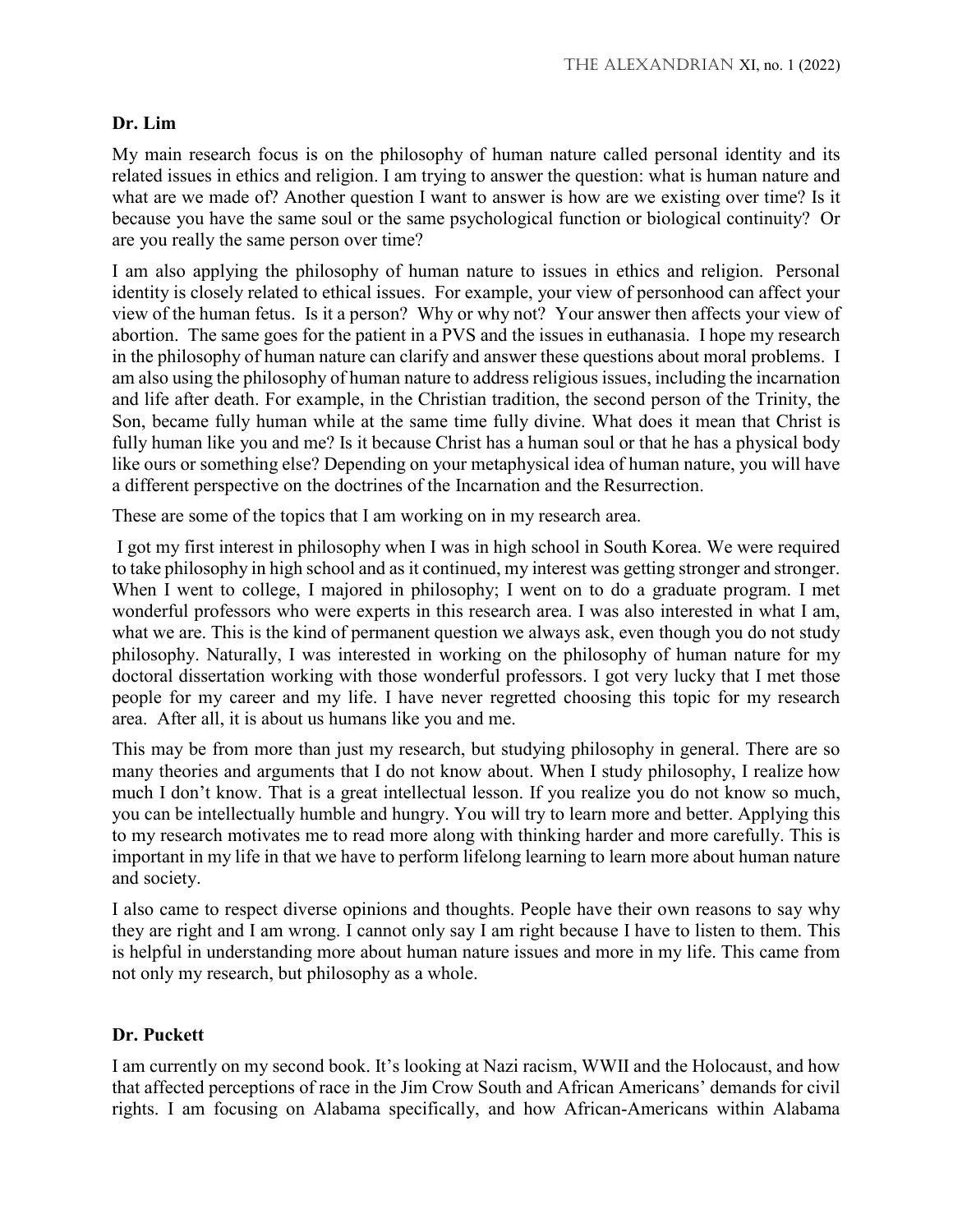perceive events in Europe: the antisemitism, the racism, and the claims of racial supremacy that was emanating from Germany. How did African Americans react to white southerners condemning Nazi Germany for their claims of racial supremacy and their persecution of the Jews?

White Alabamians/southerners exhibited profound dissonance when it came to their own treatment of African-Americans in the South. How did African-Americans respond to this? From what I'm finding it increased greater agitation for civil rights and greater organization, that's how I'm going to follow this. I am looking at it from the early 1930s to 1948 with the Dixiecrat revolt, just prior to what we view as the beginning of the modern civil rights movement. I'm actually looking at the generation right before the war. You have to understand that to understand the 50s.

This project actually started in graduate school as a project originally assigned as a seminar paper that eventually turned into my dissertation topic. Originally, I focused on newspapers and the press. I had planned to use this as my first book, but what I did instead was focus on the Jewish community and the Jewish response, which was only a chapter or so of my initial proposal. That became my first book. I took a chapter/chapter and a half and turned it into a book. Since then I have reimagined what I am doing, and I am going to address the African-American response, which is much, much broader than what I began with. I would say back in graduate school it piqued my interest.

We all learn from History in some form or fashion. I don't believe History repeats itself. Santayana wrote, "Those who cannot remember the past are condemned to repeat it." I don't believe history repeats itself, but there are lessons you can learn. It informs our understanding of the present.

#### **Dr. Ross**

I'm currently working on a book project, which is about how American biomedical researchers defended animal research in the 1910s, '20s, and '30s. So you have institutions, such as universities and the Rockefeller Institute and other major organizations, that were doing biomedical research – not seeing patients, but doing lab experiments – and they are using a lot of mice, dogs, cats, guinea pigs, and monkeys. There was an anti-vivisection or animal rights movement (though that's not what it was called at the time) that was protesting the use of these animals in medical research. My research project is about how the scientists tried to defend their research to the public, in a time when they were not as well respected as they will be later. It is an interesting time period in which they're trying to establish their cultural authority.

Without regulations, they could do whatever they wanted in their labs (within the confines of the local and state anti-cruelty laws). There is this push back by these groups, who say "no, we want to see the animals and experiments." So, you have outsiders trying to regulate the laboratories of these universities and big institutions. The institutions do not want that; they want to regulate themselves. Today we do have regulations. They (the scientists) were wary of outsiders without training having a say in experimental methods and design. And they were also trying to build up their professional authority. They wanted to be the exclusive scientific authorities on health. And, suddenly, they find that they have to talk to the public and, in a sense, justify their methods.

I wrote my dissertation, a million years ago, on the rise of some of these institutions. I was interested in where the money for them came from and how they became these really important centers worldwide. I was very interested in particular in the Rockefeller Institute, now called Rockefeller University. I kept finding these really interesting tangents in the archives about anti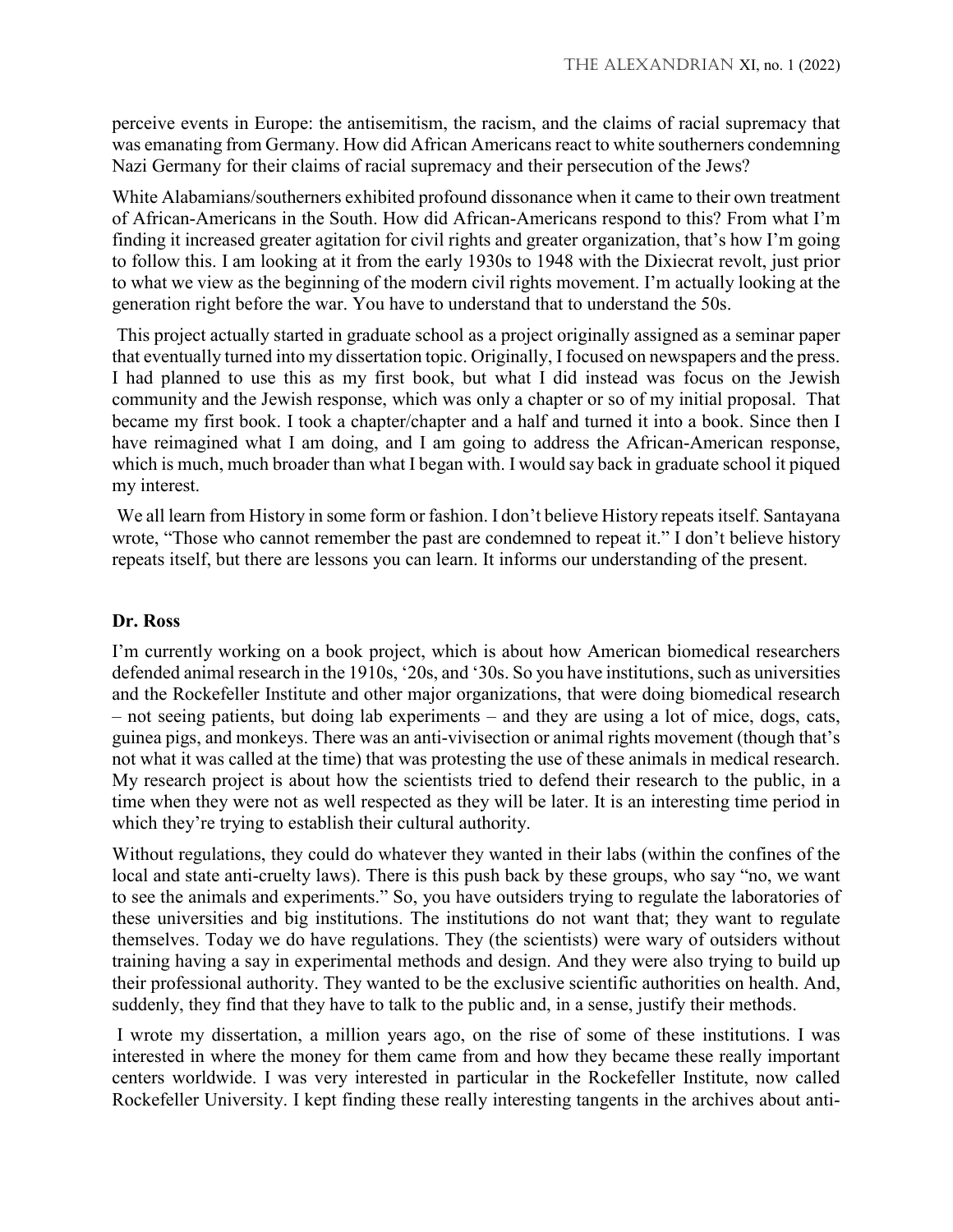vivisection meetings, discussions about the advisability of attending or defending animal experimentation, *et cetera*. And the questions about how to deal with what could potentially be an obstacle…the anti-vivisectionists. At the time I couldn't focus on that, I had to focus on my dissertation. So in 2015, I decided that my next project would be to look at those tangents and try to figure out what was really going on there.

Methodological, record keeping. This project has taught me the importance of really detailed record keeping. So every day when I would go to an archive, I would write the date and time I got there, and then they would bring you a box, and I would write down the box number, the file number, *all* the information. I took pictures of everything, and I took a lot of notes. I probably have 300-400 pages of just notes on these documents. Thousands of images of documents. You're basically drowning in documents. The only way you can make sense of them is with really good record keeping. I have spreadsheets with all the image numbers, who the letters are to and from, what the main topic is, the date, and all that. That makes it doable. Otherwise, I would be under a mountain of documents. I would be unable to see what to look at next.

#### *Some professors were unable to do interviews, but they sent us their answers instead so we could celebrate their work!*

## **Dr. Hagler**

I am working on two projects at once, although I just finished one of them. My first book, *The Echoes of Fitna: Accumulated Meaning and Performative Historiography in the First Muslim Civil War* was just recently accepted for publication by Brill. It is an exploration of how making the meaning of one particularly important event, from the standpoint of the Sunni-Shi'i split, became the focal point for certain medieval Arabic chroniclers from Syria and northern Iraq, and why. It's a project that is a long time in the making, and seeing it so close to publication is tremendously gratifying.

My current project, another book-length study, is an exploration of monotheistic responses to community-threatening catastrophe. Owning Disaster is the tentative title. In it, I explore a sequence of disasters that threatened to destroy the communities or theologies of premodern monotheists: the destruction of both Jewish Temples, the execution of Jesus, the Muslim conquest of Jerusalem and, later, Constantinople, the Crusader conquest of Sicily, and the Mongol conquest of, well, everything. In each case, monotheists, be they Jewish, Christian, or Muslim, blamed themselves (or others in their communities) and their own sins or improprieties, casting the conquerors or executioners as an instrument of God sent to punish them. I find that regardless of which tradition is at play, the mechanisms by which monotheists explain and contextualize disaster are very similar--and perhaps necessary. This owning or coopting of disaster may be a key strategy for explaining why bad things happen to God's favorite people, which allows those communities to survive them; no run of good luck lasts forever, after all!

I came across explanations of very different disasters--the loss of Sicily to the Crusaders and the destruction of the Second Temple--that seemed to have similarly bizarre explanations within historical narratives designed to explain them (the loss of Sicily being explained, in part, by the tendency to overindulge in alcohol of Ibn al-Thumna, the Emir of Syracuse, in the Arabic chronicle of Ibn Abi Dinar, and the Temple's destruction by the Romans being explained a misaddressed party invitation and the public shaming of a Jerusalemite notable named Bar Kamza in the